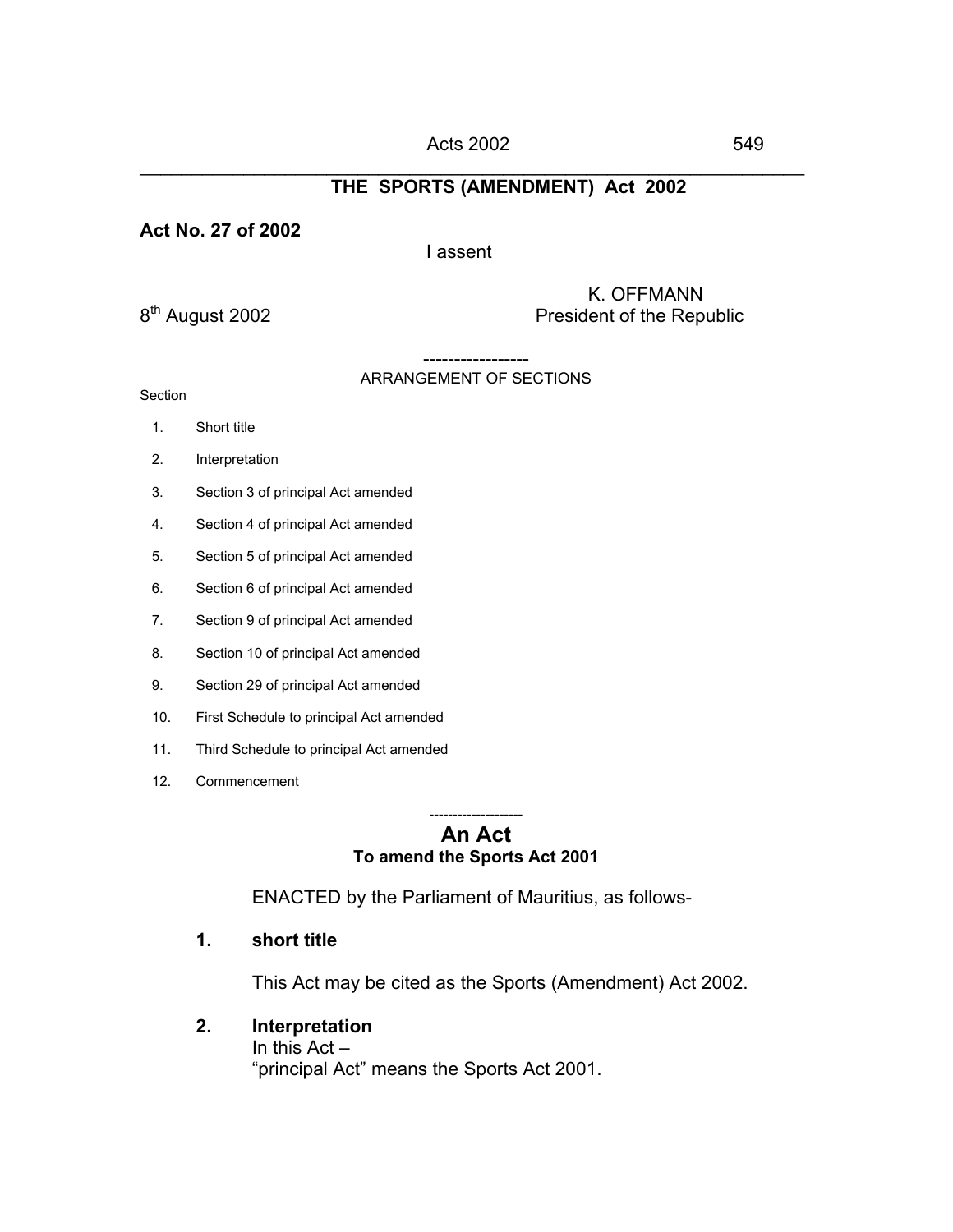# 3. **Section 3 of principal Act amended**

Section 3 of the principal Act is amended –

- (a) in subsection (2), in paragraph (d), by deleting the words "such period as he deems fit" and replacing them with the words "a period not exceeding 2 years";
- (b) in subsection (6), by deleting paragraph (c).

#### 4. **Section 4 of principal Act amended**

Section 4 of the principal Act is amended in subsection (2) –

- (a) by deleting paragraph (a) and replacing it by the following paragraph –
	- (a) recognise every sports club where that sports club (i) is enrolled with the Regional Sports Committee of the appropriate region; and

 (ii)complies with this Act and the rules of the Sports Federation.

- (b) by deleting paragraph (b) and replacing by the following paragraph –
	- (b) after consultation with the Regional Sports Committee with which a sports club is enrolled and such other Regional Sports Committee as it may deem fit, allocate that sports club to the appropriate region;
- (c) in paragraph (f), by deleting sub-paragraph (ii) and replacing it by the following sub-paragraph  $=$ 
	- (ii) deliver licences for that sport to members of a sports club enrolled with a Regional Sports Committee;

# 5. **Section 5 of principal Act amended**

Section 5 of the principal Act is amended –

 (a) in subsection (2), by deleting paragraph (b) and replacing it by the following paragraph –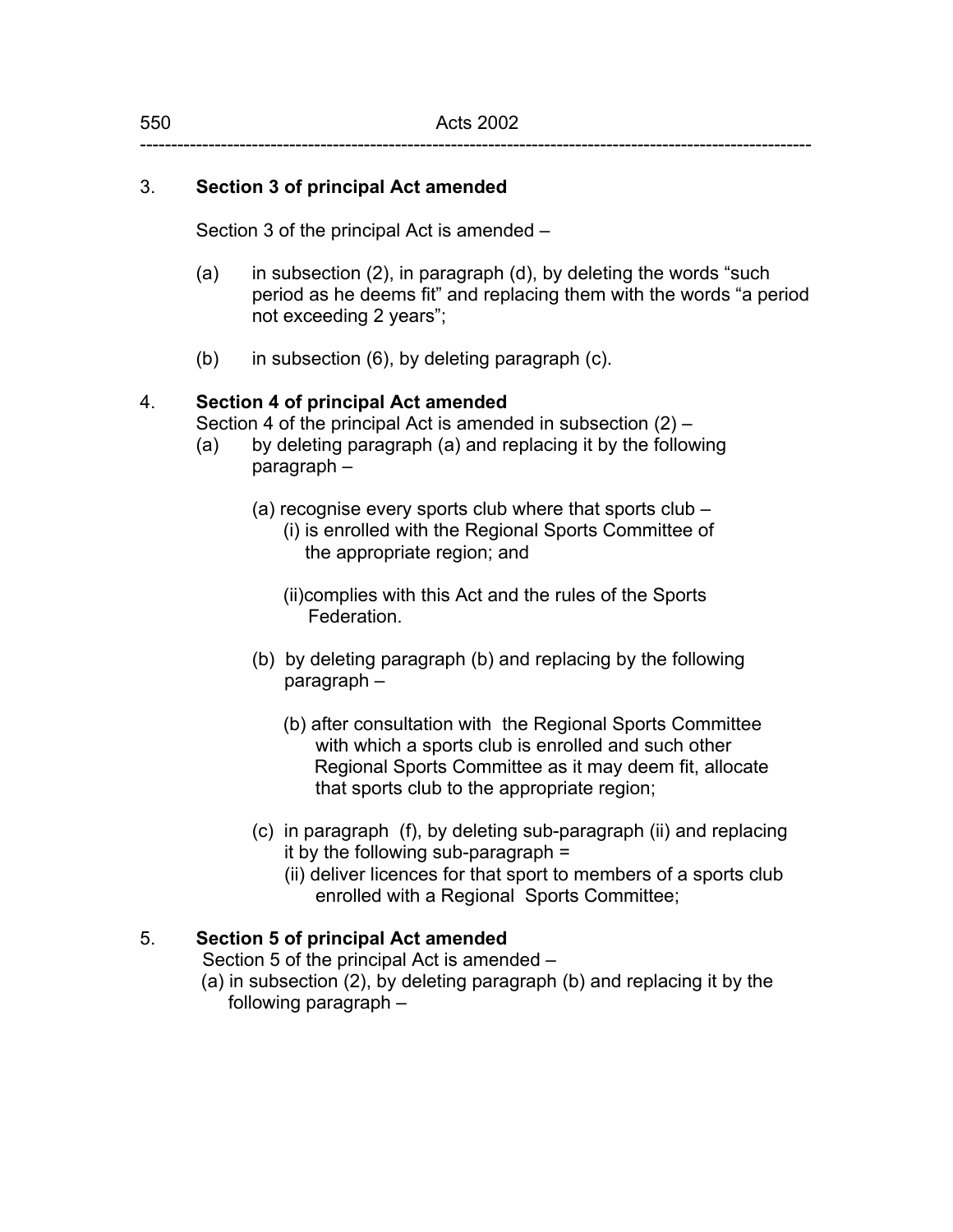- (b) in the case of a Federation being responsible for team sports
	- (i) a minimum of one representative of each of the National First Division clubs, each having one vote;
	- (ii) a minimum of one representative of each of the National Second Division clubs, where such clubs exist, each having one vote;
	- (iii) one representative of each Regional Sports Committee elected from the members of that Committee, not being a representative specified in sub-paragraphs (i) and (ii), for a period not exceeding 4 years, each having one vote.
- (b) in subsection (3), by deleting paragraph (b) and replacing it by the following paragraph –
	- (b) such employees of the Sports Federation as may be co-opted by by the National Managing Committee of the Sports Federation.
- (c) By adding after subsection (3), the following subsections-

(4) Where the Minister or a majority of the members so require, an election for representation under section 5(2)(b) (iii) shall be supervised by the Electoral Commissioner.

# **6. Section 6 of principal Act amended**

Section 6 of the principal Act is amended –

- (a) In subsection (1), by deleting paragraphs (b) and (c) and replacing them by the following paragraphs –
	- (b) subject to paragraph (d), in the case of a Sports Federation responsible for team sports, a maximum of 15 members elected for a period of 4 years, as follows.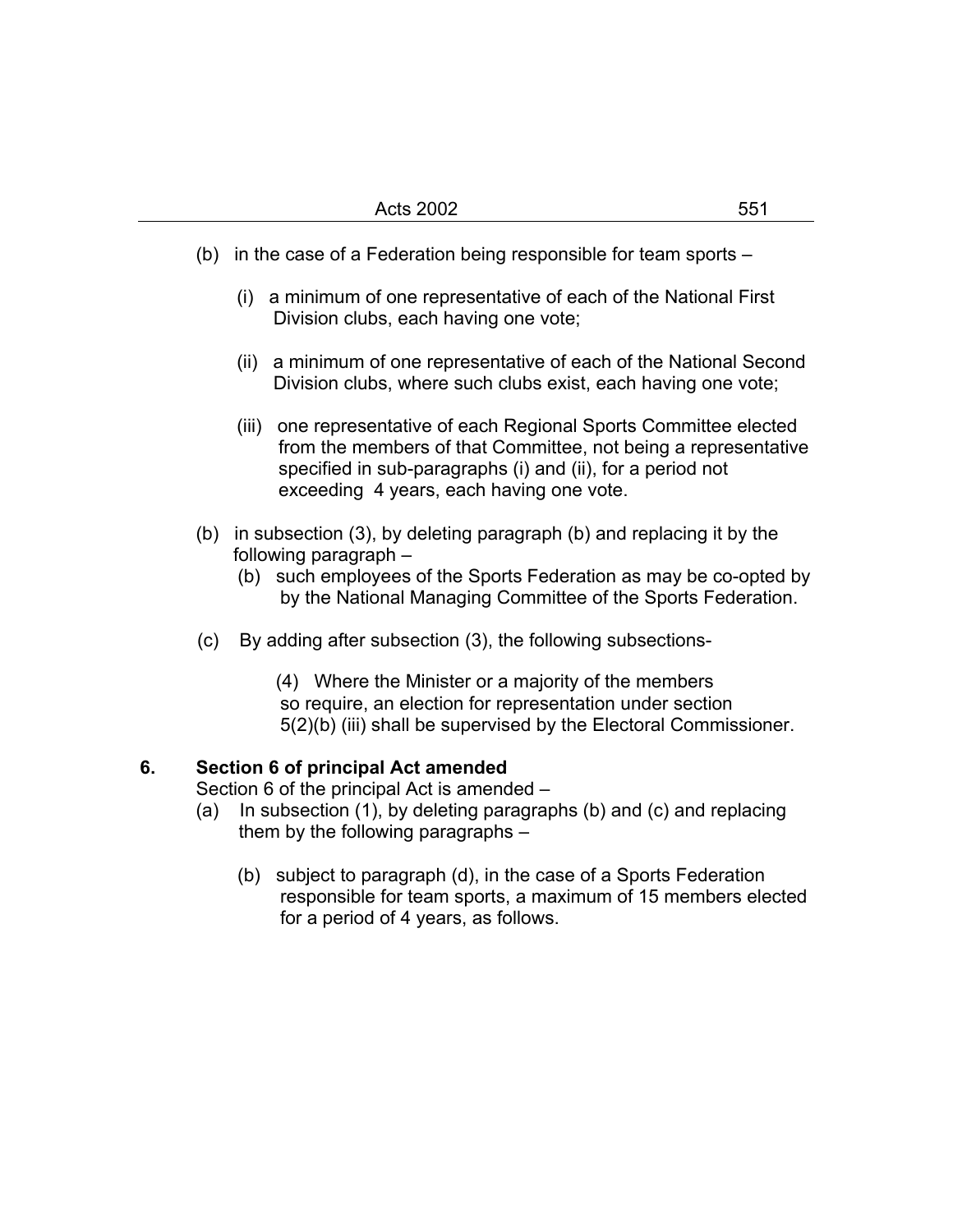- (i) a minimum of 3 representatives from National First Division Clubs;
- (ii) a minimum of 2 representatives from National School Division Clubs, where such clubs exist;
- (iii) a minimum of 1 representative from Regional Sports Committees;
- (c) The Federation may elect or appoint a representative from every other component of the Federation as may exist, and as recommended by its international sports federation.
- (d) Each of the representatives referred to in paragraphs (b) and (i) and (b)(ii) shall be from different National First Division Clubs and National Second Division Clubs.
- (b) by adding after subsection  $(1)$ , the following subsection –

 (2) Where the Minister or 15% of registered sports clubs so require, an election under this section shall be supervised by the Electoral Commissioner.

# **7. Section 9 of principal Act amended**

Section 9 of the principal Act is amended –

- (a) in subsection  $(2)$ 
	- (i) by deleting paragraph (a) and replacing it by the following paragraph –
		- (a) adopt as part of its rules such standard basic rules as may be established by its Sports Federation;
	- (ii) by deleting at the end of paragraph (b) the words ";and" and replacing them by the word ". ".;
	- (iii) by deleting paragraph (c);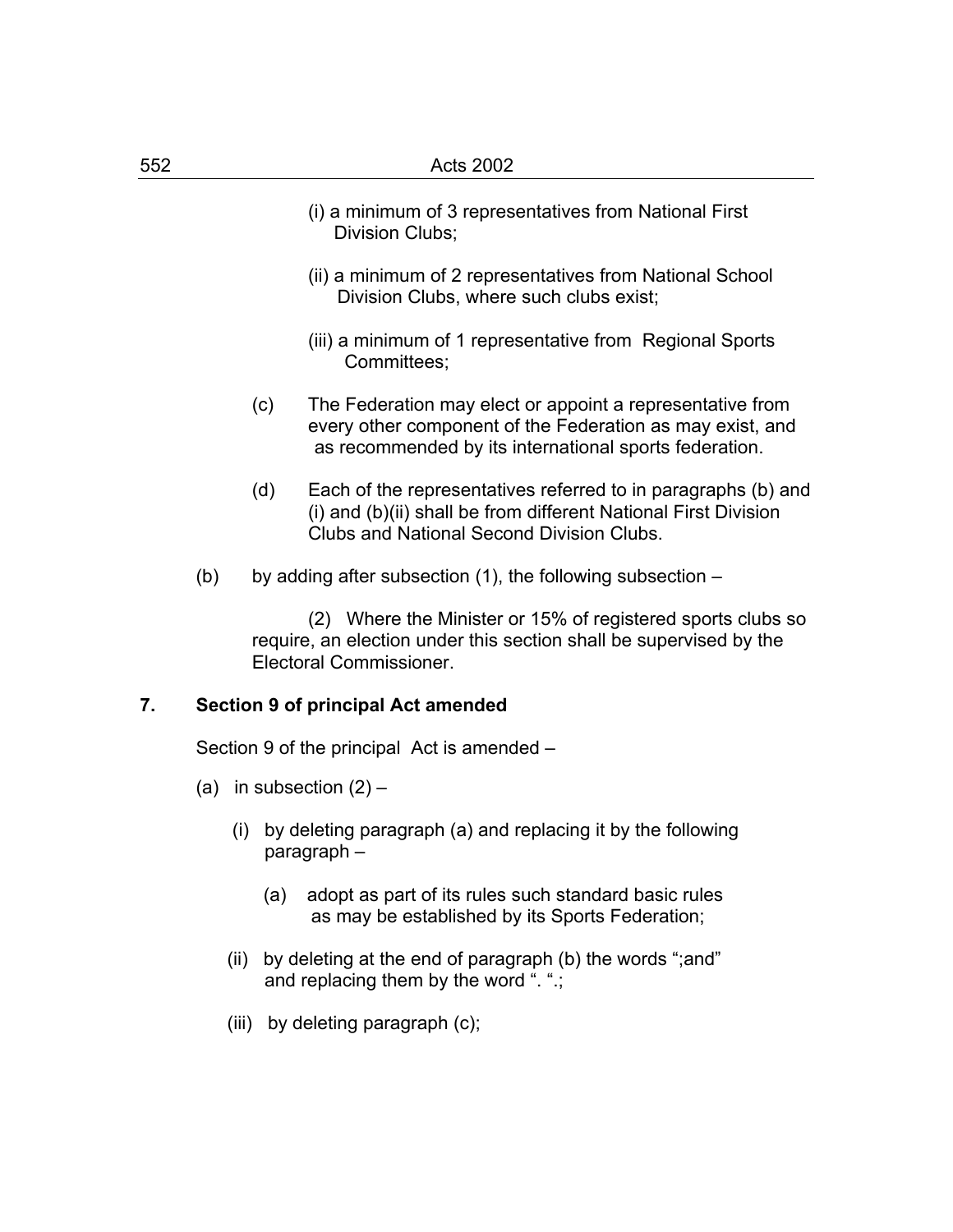(b) in subsection (3), by adding after paragraph (c), the following new paragraph –

------------------------------------------------------------------------------------------------------------

- (d) The Minister may authorise a Federation to operate in less than 8 regions where he is satisfied that it is impracticable for that Federation to operate in a minimum of 8 regions.
- (c) in subsection 4, by deleting paragraph (f) and replacing it by the following paragraph –
	- (f) Where there is a vacancy in its membership, the Managing Committee may fill up the vacancy by the appointment of a Member for the period ending at the next Regional General Assembly when a replacement election shall take place.
- (d) by adding after subsection (4), the following subsection
	- (5) Where the Minister or 15 per cent of registered sports clubs of a region so require, an election under section 9(4)(d)(i) and (ii) shall be supervised by the Electoral Commissioner.

# **8. Section 10 of principal Act amended**

 Section 10 of the principal Act is amended to subsection (6) – (a) by adding after paragraph (b), the following new paragraphs –

- (c) Any sports club whose application for enrolment is rejected by the Regional Sports Committee may appeal within 21 days of the decision to the Sports Federation.
- (d) Where a Regional Sports Committee is not operational, a sports club may, notwithstanding paragraph (b), directly enrol with the Sports Federation.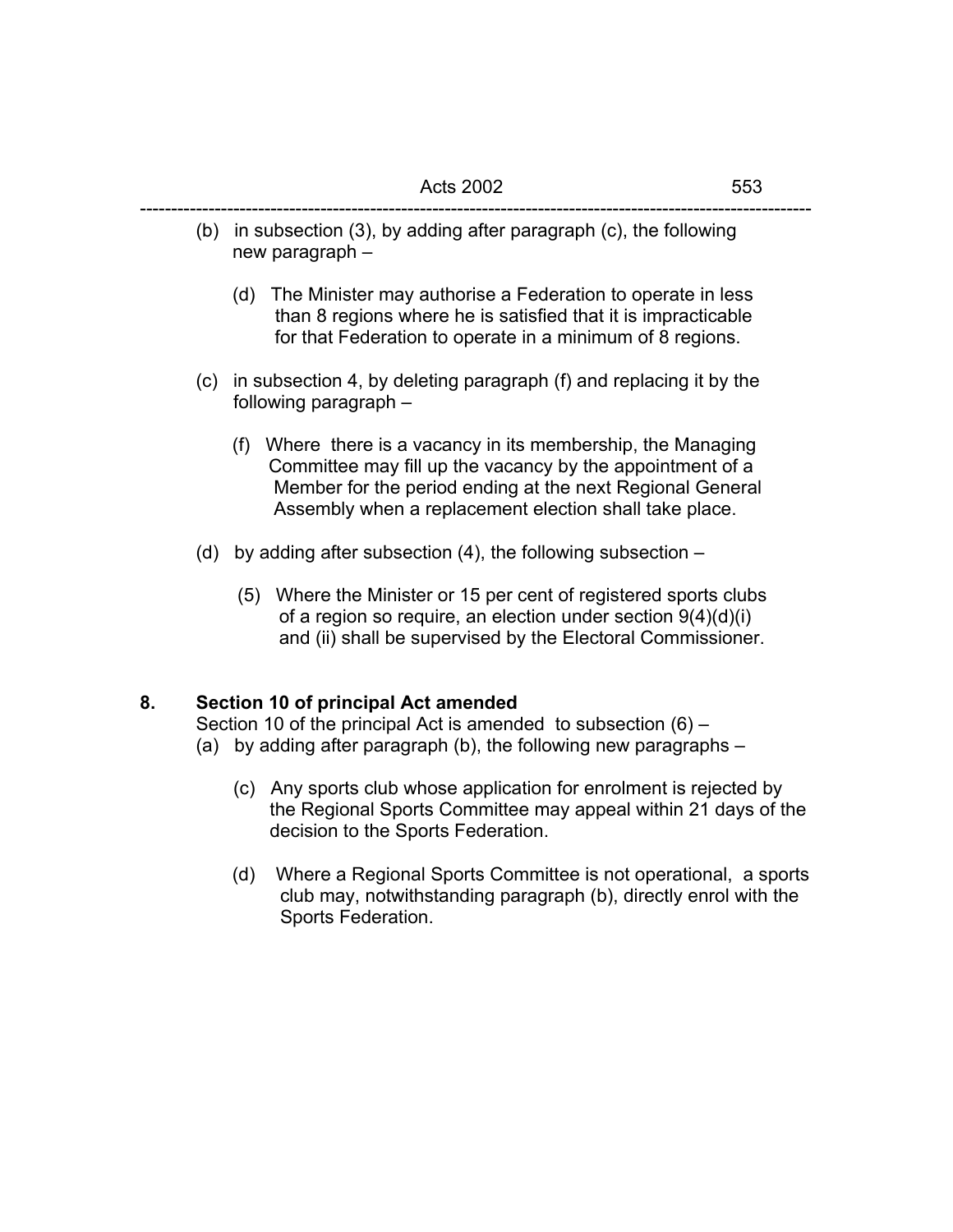(b) by adding after subsection (7), the ;following new subsection –

 (7) No person shall practice any sports listed in the Second Schedule for competitive purposes unless he is the holder of a licence delivered by relevant Sports Federation.

# **9. Section 29 of principal Act amended**

Section 29 of the principal Act is amended –

- (a) in subsection (3), in paragraph (b), by deleting the words "6 months" and replacing them by the words "12 months";
- (b) by deleting subsection (4) and replacing it by the following subsection –

 (4) Any Regional Sports Committee established prior to the commencement of this Act shall, subject to its satisfying the requirements of this Act, be deemed to have been established as a Regional Sports Committee pursuant to this Act.

- (c) by deleting subsection (6);
- (d) in subsection (7).
	- (i) by deleting the words "and the Mauritius Handball Association" and replacing them by the words ", the Mauritius Handball Association and the Mauritius Football Association";
	- (ii) by deleting the words " 6 months" and replacing them by the words "12 months";
	- (iii) by deleting the words "Section 7" and replacing them by the words "Section 9".

#### **10. First Schedule to principal Act amended**

 The First Schedule to the principal Act is amended by deleting the word "District" wherever it appears.